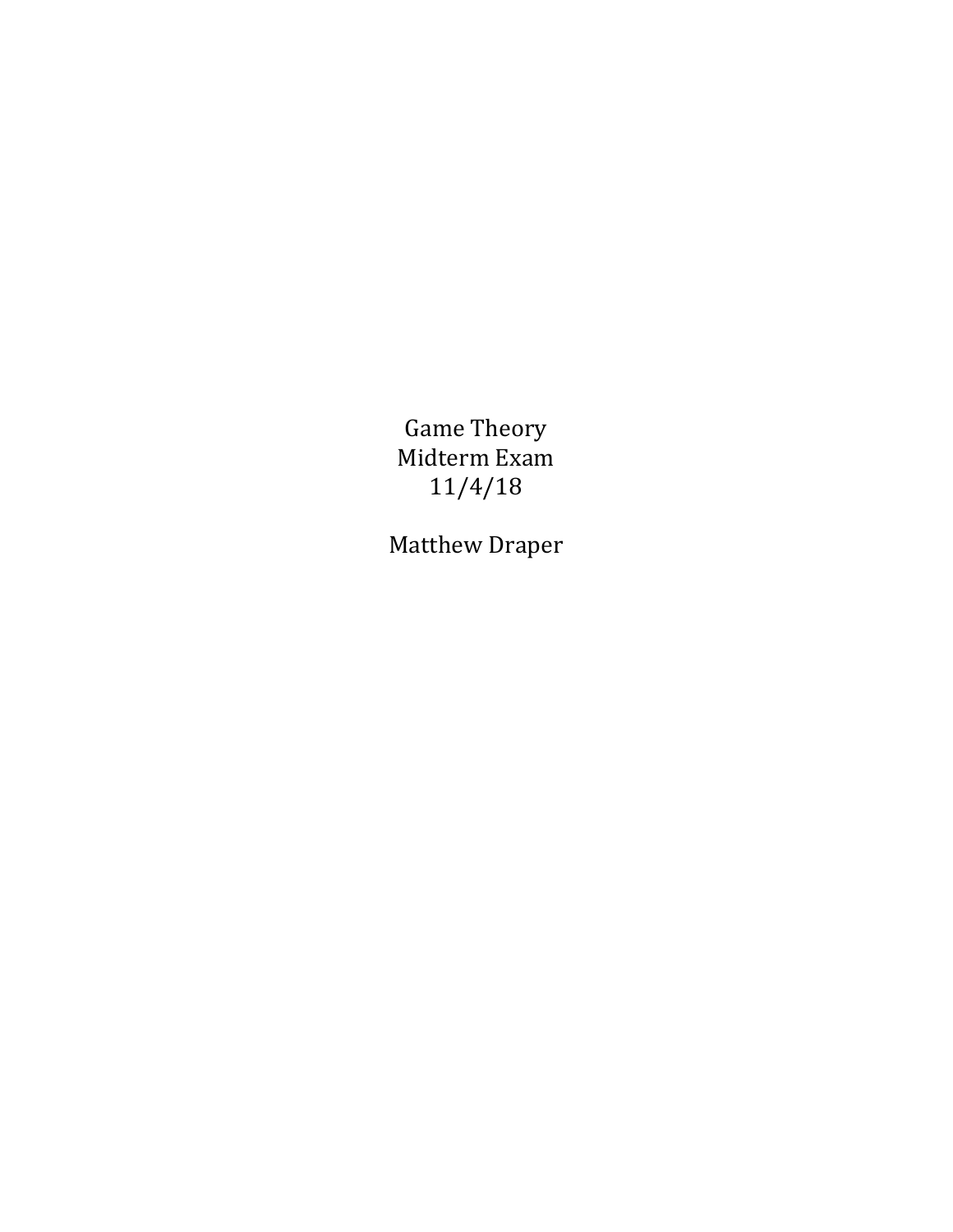1a)

- Proposition 1 is the true theorem.
- Proposition 1 is of the form  $P \ge Q$ .
	- $\circ$  We will assume P (s<sup>\*</sup> is a Nash equilibrium strategy profile).
	- $\circ$  We would like to prove Q (s<sup>\*</sup>i is rationalizable for each player i).
- Definitions:
	- $\circ$  A strategy profile is a Nash equilibrium if and only if each player is playing a best response to other players' strategies (with correct beliefs about the strategies other players will play).
	- $\circ$  A rationalizable strategy profile is a strategy that remains after iterated elimination of strategies that are never a best response.
		- Rationalizable strategy profiles are therefore best responses to at least some of the other players' strategies
- Proof: Assume P. Since we know that a Nash equilibrium  $s^*$  involves all players playing best responses, and we know that rationalizable strategy profiles are the best responses left over after iterated elimination of non-best responses, then we can conclude that  $s^*$  is rationalizable for each player i (Q). In fact, the set of Nash equilibria is a proper subset of the set of rationalizable strategies.

1b)

- However, this procedure does not work in the opposite direction (which is why Theorem 2 is untrue).
	- $\circ$  This is because a Nash equilibrium requires that *all* players be playing best responses, while the set of profiles that survive after iterated elimination of nonbest responses lack this mutuality requirement. As a result, strategies may be unilaterally rationalizable without resulting in a Nash equilibrium. Additionally, a Nash equilibrium requires correct beliefs about the strategy that an opponent will play, while the surviving strategies after iterated elimination of non-best responses need not be paired with correct beliefs.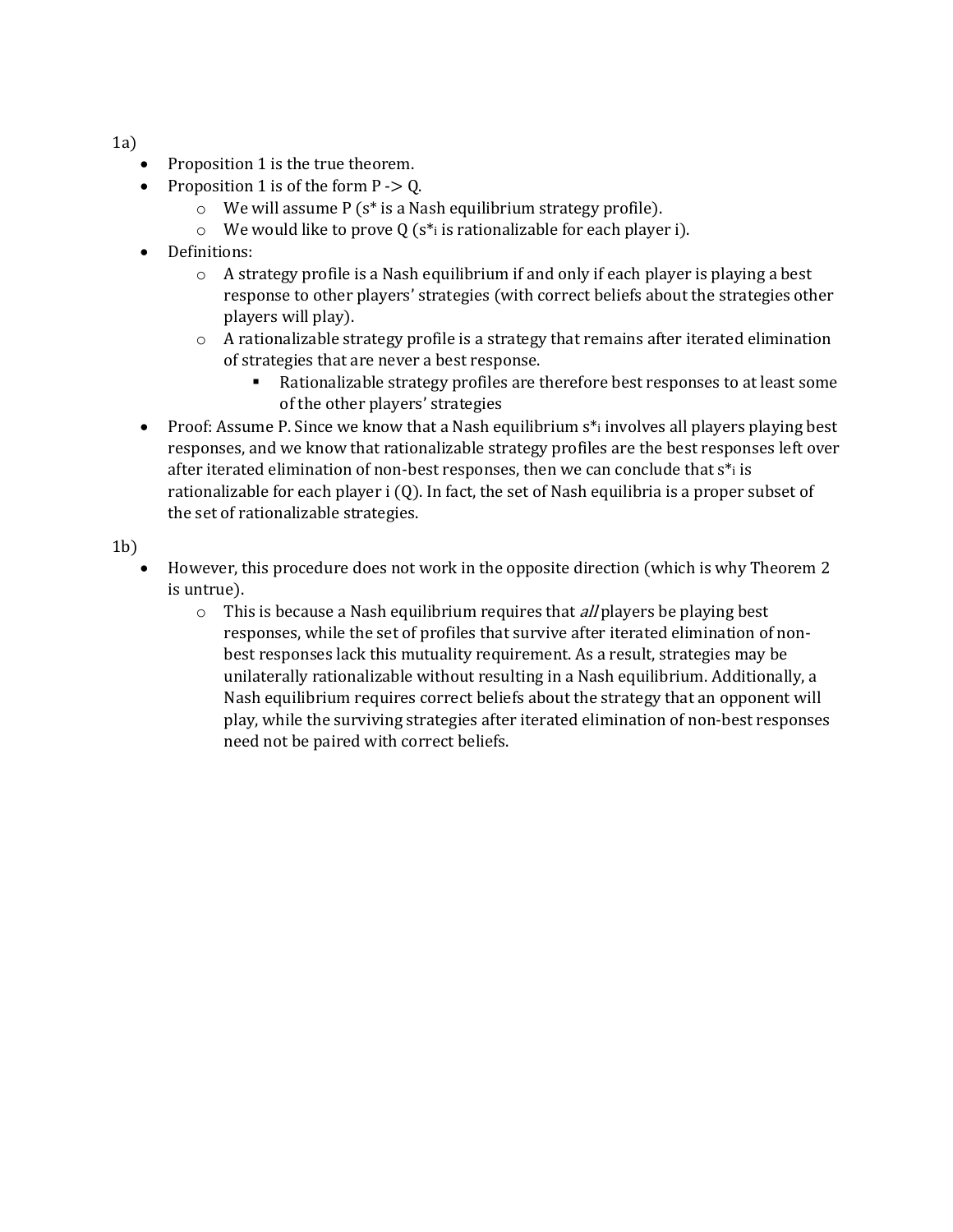$2a)$ 

- Two conditions for a two-player normal-form game:
	- o a) ∃ unique Nash equilibrium;
	- o b) each player has at least two rationalizable strategies.
- Given these conditions, can either player have a strictly dominant strategy?
- A Nash equilibrium entails that all players are playing best responses to the strategy of every other player (ui ( $\sigma^*$ i,  $\sigma^*$ -i) > ui ( $\sigma$ i,  $\sigma^*$ -i) for all i  $\in$  I and all  $\sigma$ i  $\in$   $\Delta$  si)
- A rationalizable strategy is one that survives iterated elimination of strategies that are never a best response.
- A strictly dominant strategy will always be played by player i regardless of the other players' strategies.
- Since each player has at least two rationalizable strategy profiles that survive iterated deletion of strategies that are never a best response, we know that neither player can have a strictly dominant strategy because the players will each have multiple best responses depending on the strategy profile (s-i) chosen by the other players, which violates the definition of a strictly dominant strategy (above).
	- $\circ$  If a strategy is strictly dominated, it is never a best response to any strategy profile (Wiens 5.1, Tadelis 4.3).

| of the<br>۰. |
|--------------|

| $1\backslash 2$ | H        | T         |
|-----------------|----------|-----------|
| H               | $-1, 1*$ | $1^*$ ,-1 |
| T               | $1^*,-1$ | $-1, 1^*$ |

## 2c)

Let p be the probability that player 1 plays H, and  $(1-p)$  be the probability that player 1 plays T. Let q be the probability that player 1 plays H, and  $(1-q)$  be the probability that player 1 plays T.

(Pure strategies)

 $BR_1$  (s<sub>2</sub>) = { {H} if S2 = T; {T} if S2 = H }

 $BR_2$  (s<sub>1</sub>) = { {T} if S1 = T; {H} if S1 = H }

(Mixed – player 1 will mix when  $u_1(H,p) = u_1(T,p)$ ; player 2 will mix when  $u_2(H,q) = u_2(T,q)$ ) BR<sub>1</sub> (q) = {p = 0 if q < ½; p  $\in$  [0,1] if q = ½; p = 1 if q > ½} BR<sub>2</sub> (p) = {q = 0 if p >  $\frac{1}{2}$ ; q  $\in$  [0,1] if p =  $\frac{1}{2}$ ; q = 1 if p <  $\frac{1}{2}$ }  $NE = \{ (p,q) = (\frac{1}{2}, \frac{1}{2}) \}$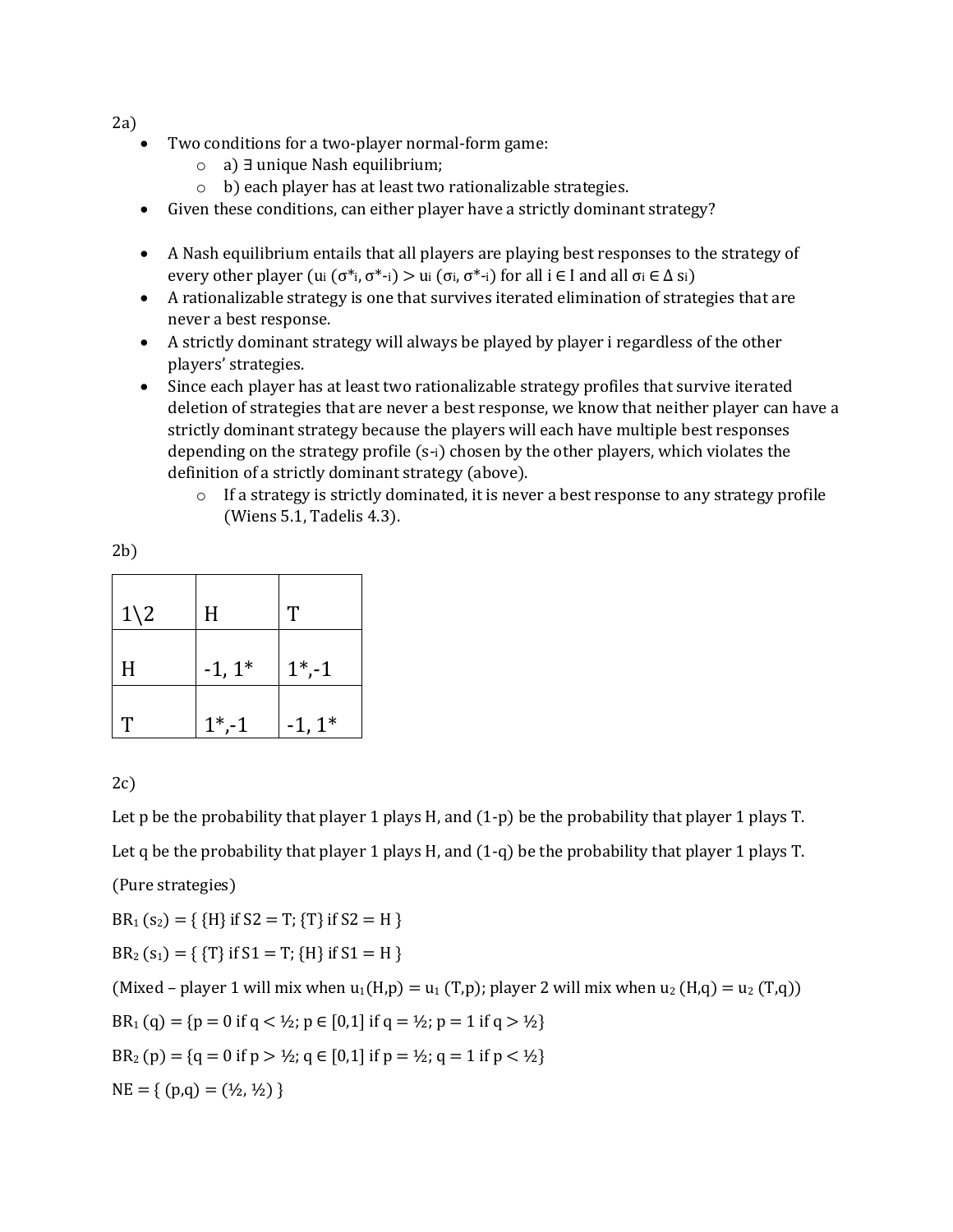2d)

Set of rationalizable strategy profiles:

 $S^2 = s_1 x s_2$ 

$$
s_1 = \{ (H), (T), (p = \frac{1}{2}) \}
$$

 $s_2 = \{ (H), (T), (q = 1/2) \}$ 

The set of Nash equilibria (NE = {  $(p,q)$  =  $(\frac{1}{2}, \frac{1}{2})$  } ) is a proper subset of the set of rationalizable strategy profiles.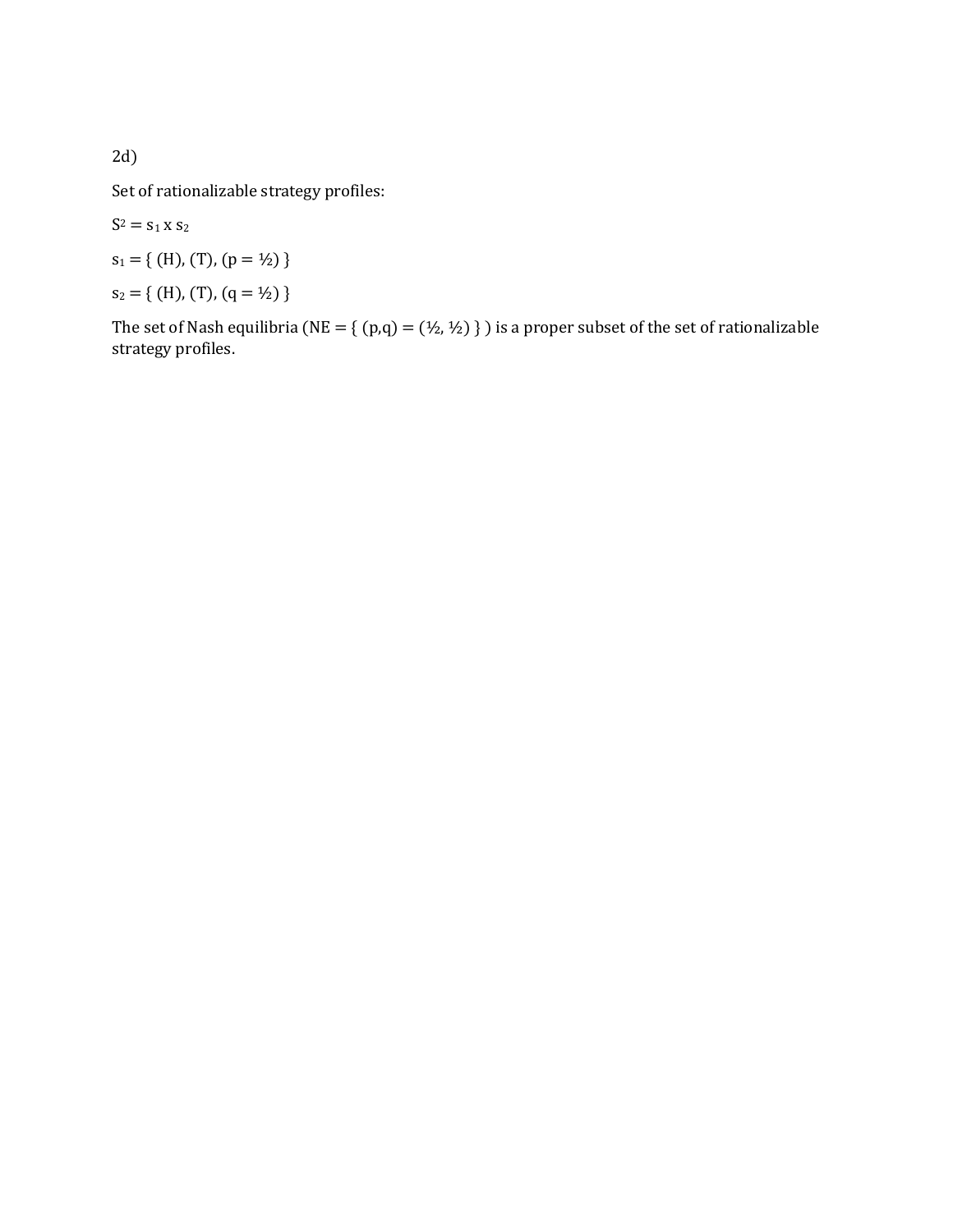3a) See Figure 1

This is a game of imperfect information ( $h<sup>c</sup>$  is not a singleton).

Information Sets:

A: 
$$
h^a = 1 = \{y\}
$$
  
B:  $h^b = 2 = \{y^1\}$ ,  $\{y^{11}\}$   
C:  $h^c = 1 = \{y^{111}, y^{1111}\}$ 

3b)

 $\mathrm{S}^3 = \mathrm{S}_\mathrm{A}$ x $\mathrm{S}_\mathrm{B}$ x $\mathrm{S}_\mathrm{C}$  $s_A = {H, F}$  $s_B = \{hh^1, hf^1, fh^1, ff^1\}$  $\boldsymbol{s_c} = \{ \boldsymbol{Y}, \, \boldsymbol{N} \}$ 

3c) (NE underlined)

|                 | H(A)             |             |                 | F(A)        |                  |
|-----------------|------------------|-------------|-----------------|-------------|------------------|
| B/C             | Y                | N           | B/C             | Y           | N                |
| hh <sup>1</sup> | $0^*0^*0^*$      | $0^*0^*0^*$ | hh <sup>1</sup> | $0^*0^*0^*$ | $0^*0^*0^*$      |
| hf <sup>1</sup> | $0,0^*$ , $0^*$  | $0^*0^*0^*$ | hf <sup>1</sup> | $2*,0*,-1$  | $-1,0^*$ , $2^*$ |
| fh <sup>1</sup> | $-1,0^*$ , $2^*$ | $2*,0*,-1$  | fh <sup>1</sup> | $0^*0^*0^*$ | $0,0^*$ , $0^*$  |
| ff <sup>1</sup> | $-1,0^*$ , $2^*$ | $2*,0*,-1$  | ff <sup>1</sup> | $2^*0^*$ -1 | $-1,0^*$ , $2^*$ |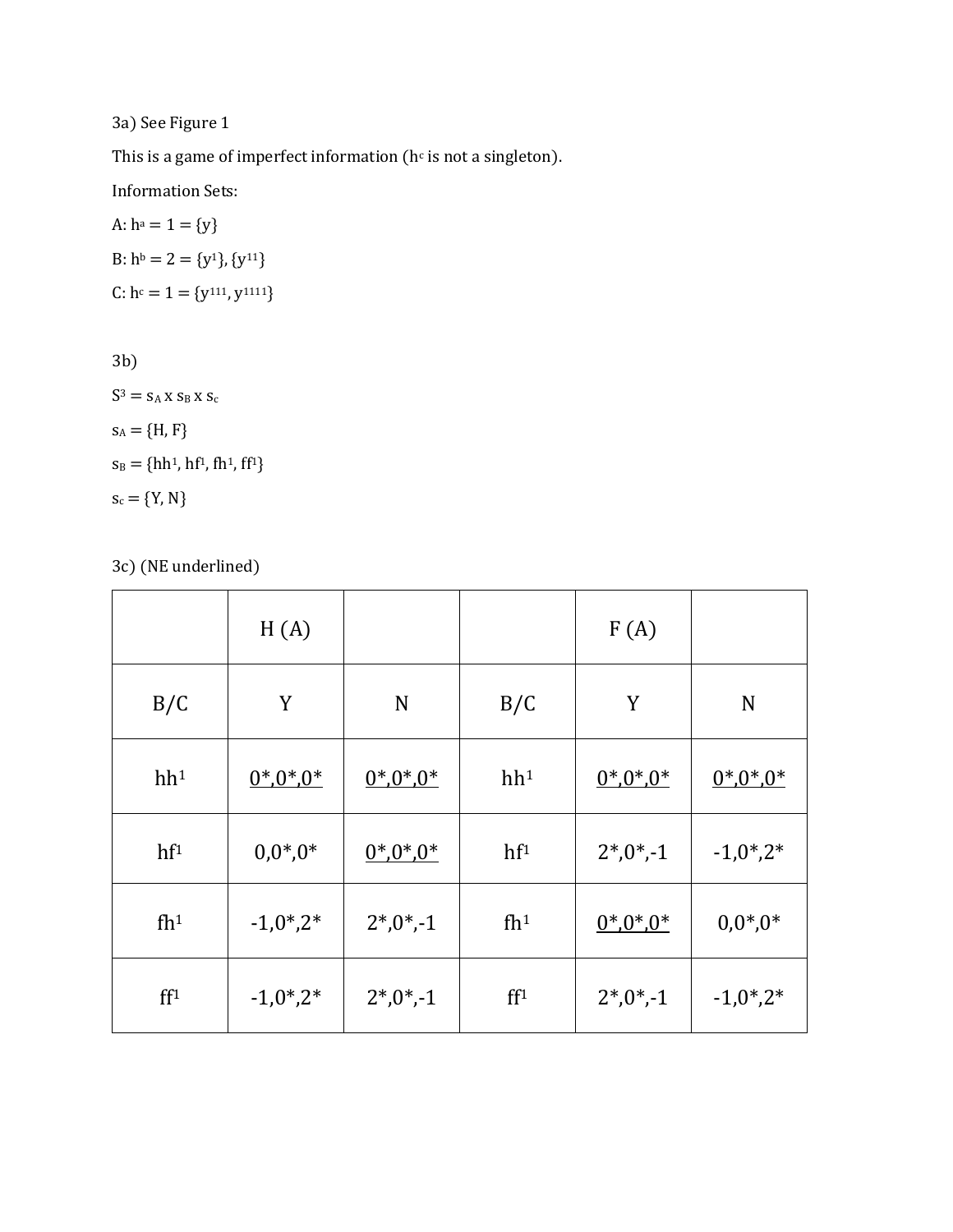3d) NE = { (H, hh1, Y), (H, hh1, N), (H, hf1, N), (F, hh1, Y), (F, hh1, N), (F, fh1, Y) }

3e) See Figure 2.

| $A \setminus C$ | V         | N         |  |
|-----------------|-----------|-----------|--|
| H               | $-1,2*$   | $2^*$ ,-1 |  |
| F               | $2^*$ ,-1 | $-1,2*$   |  |

Pure Strategy  $NE = \{\textcircled{Q}\}$ 

Mixed Strategy NE = { (p = ½ ), (q = ½ ) } (analogous to Matching Pennies)